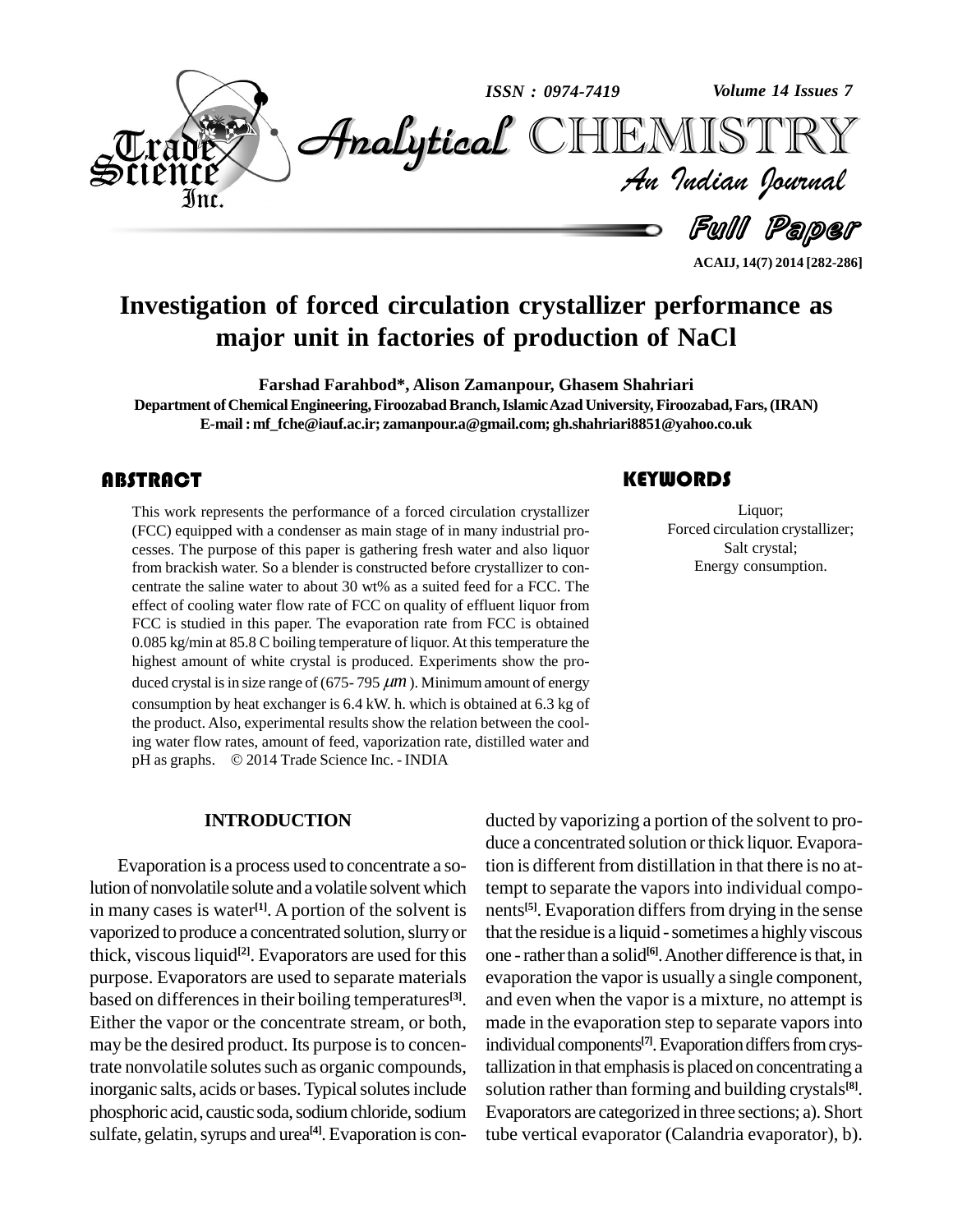Rising film(Climbing film) evaporator or vertical tube evaporator, c). Falling film evaporator and d). Forced circulation tubular evaporator. The liquid in a forced circulation evaporator is pumped using a motor through the tubes to minimize tube scaling or salting when precipitates are formed during evaporation **[9]**. Forced cir culation evaporators are used in mining industry, and used to evaporate corrosive or highly viscous solutions. Forced circulation evaporators are efficient in transferring heat from steam to liquid, maintaining continuous liquid flow, low amount of salting, scaling and fouling<sup>[9]</sup>. These types of evaporators are used for the separation ofsodiumchloride,sodiumsulphate, urea, ammonium sulphate, magnesium chloride, citric acid and caustic potash.

Published papers from 1986 to 1995 focused on  $\frac{\overline{\phantom{a}}}{\phantom{a}}$ the technical feasibility of forced crystallizers<sup>[10]</sup>. During Liquor 1995 to 2000 the researches have been focused on development of forced crystallizers. Since 2000, the published papers have been investigated the operating conditions which improved the thermodynamic efficiency and economics in order to make it more cost effective and competitive with other concentrating techniques such as heating desalination ponds, concentrating channels<sup>[10]</sup>. Ex

Totally, the crystallization is occurred when the saturated solution is changed to its supersaturated and this process can be achieved by solution evaporating.

This technique is an environmental friendly and cost saving process competitive with other concentrating techniques<sup>[10]</sup>. Therefore, the most industrial crystallizers is are of the evaporative type and these types are used for more than 50% of the sodium chloride crystals production in the world. Since the most common evaporative type is the forced circulation (FC) model is selected for this study. Today's the studies regarding the performance of FCC are essential to evaluate the op erating parameters of the FCC**[10]**.

Published papers about the crystallization process on stream liquor from blender are rare, also.

The several effective parameters in performance of FCC are evaluated in this experimental work. So, the effect of the variation of flow rate of cooling water in condenser of FCC on quality properties of produced salt crystals such as size distribution and color are surveyed.Also, the level of energy consumption in each experiment is evaluated and the optimum value is introduced. A typical schematic of forced circulation crystallizer is shown in Figure 1.



**Figure 1 :Aschematic of proposed FCC**

# **MATERIALSAND METHODS**

# **Experimentalset up**

The crystallizer is made of stainless steel and it's insulated to conserve the energy and thermometers record temperatures of suction and discharge lines of centrifugal pump, liquor of crystallizer and exit line of heat exchanger. A glass gauge demonstrates the level of liquor in crystallizer and a pressure gauge monitored the operating pressure and provides safety. Two electrical coils are used in heat exchanger as energy sup plier and temperature can be set in different values. A condenser is situated on top of crystallizer to condense effluent vapors. The process of crystallization is used basically to separate minerals from their water solution, as the solution reaches saturation state. Crystallization is one of the pristine unit processes.

# **Methods**

blender reaches to 20%, the brine is drained and blender *Indiana*<br>*Indianager and iquor is done*<br>*IISTRY*<br>*IISTRY* bender reaches to 20%, the orme is dramed and ofender<br>is refilled with salt and water. Effluent liquor from blender When the salinity percentage of brackish water in as feed of crystallizer is pumped to heat exchanger and crystallizer, consequently. The circulation of liquor is done from the bottom of the crystallizer through the tubes of

**Analytical** CHEMISTRY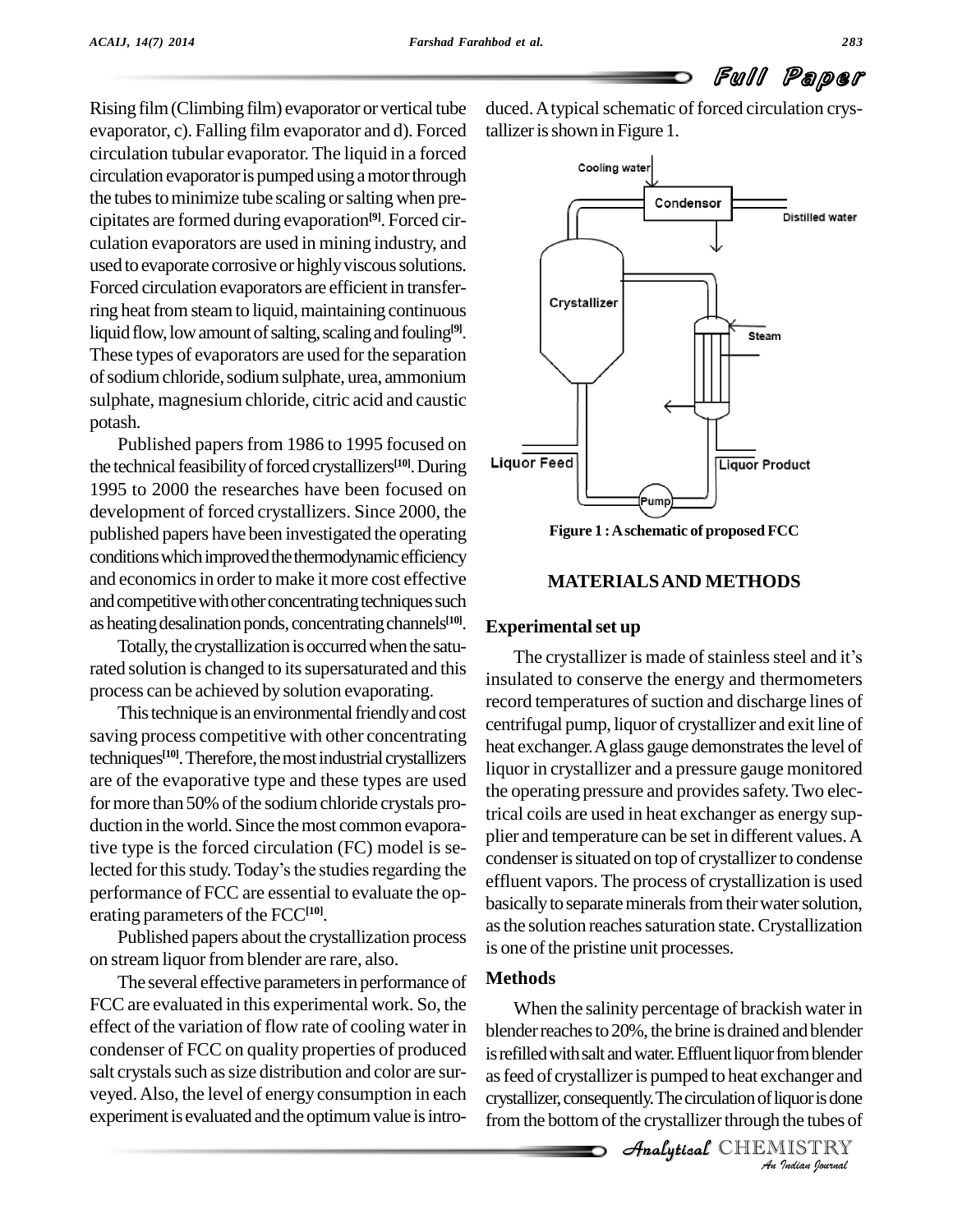# Full Paper

the vertical heat exchanger and then is heated and back into the crystallizer where evaporation occurs. Slurry is pumped through the tubes to decrease tube scaling or salting in a FCC when precipitates are formed during evaporation. Ultimately, the process of crystallization is used basically to separate minerals from their water solution, as the solution reaches saturation state. Crystallization is one of the pristine unit processes.

# **RESULTSAND DISCUSSION**

Forced circulating crystallizer is one of the energy consuming equipments which are more applicable in industries. The amount and size of produced crystals, the amount of required energy and the amount of cooling water flow rate are important in determination of the process qualification. The amount of feed flow rate, operating pressure, operating temperature and the value of boilingpoint inside the crystallizer are considered as effective parameters on the process qualification. Studying the performance of the crystallizer is advantageous in finding the optimum operating conditions and pre dicting the process behavior. In this section the experimental results of the study are presented. The initial concentration of salt in feed is  $0.3$  kg/kg.

# **Cooling** water flow rate of condenser

Ding water flow rate of condenser<br>
Constant amount of feed, 50 kg/hr at 27.11 C is<br>
d to investigate the amount of cooling water for the<br>
denser. An optional double pipe concurrent conused to investigate the amount of cooling water for the condenser.An optional double pipe concurrent con denser is set to cool the exit steam from the top of the crystallizer. Water flowsin the outer pipe of the con denser as a cooling fluid at 17C.The vapor condensation phenomena, decreases the pressure inside the crystallizer and also decreases the boiling point of liquor. So, the flow rate of cooling water affects the amount of



**Figure 2 :The amount of produced saltversusthe amount of cooling water**



crystal growth. Figure 2 shows the relation between these two parameters. The fraction of the amount of cooling water flow rate to the amount of crystals is between 2.3 to 3.1, approximately.

On the other hand, the condensate can be consid ered asthe distilled water. In Figure 3 the amounts of produced distilled water versus the cooling water flow rate is shown. The increase in the amount of cooling water in the condenser about 13 kg/min increases the amount of condensate from 15 kg to 24.8 kg and pro duces the higher amount of distilled water. The required amount of cooling water due to the amount of feed can be known according to the experimental results shown in Figure 4. This is applicable in designing and performance evaluation of a crystallizer.



**Figure** 3 : The amount of distilled water versus the amount of **cooling water**



Figure 4 : Relation between the amount of feed and the amount **of cooling water**

#### **Feed temperature**

The amount of required energy to make the liquor to be saturated is dependant on the feed temperature. The lowest amount of consumed energy is obtained at 26.7 C according to the experiments according to Figure 5. pH of the produced liquor doesn't change roughly comparing with the pH of the feed liquor. However, changing temperature changes the pH according to Figure 6. At the proper  $26.7C$  of feed temperature the pH value is 10.5 and 11 forthe feed and the product liquor, respectively.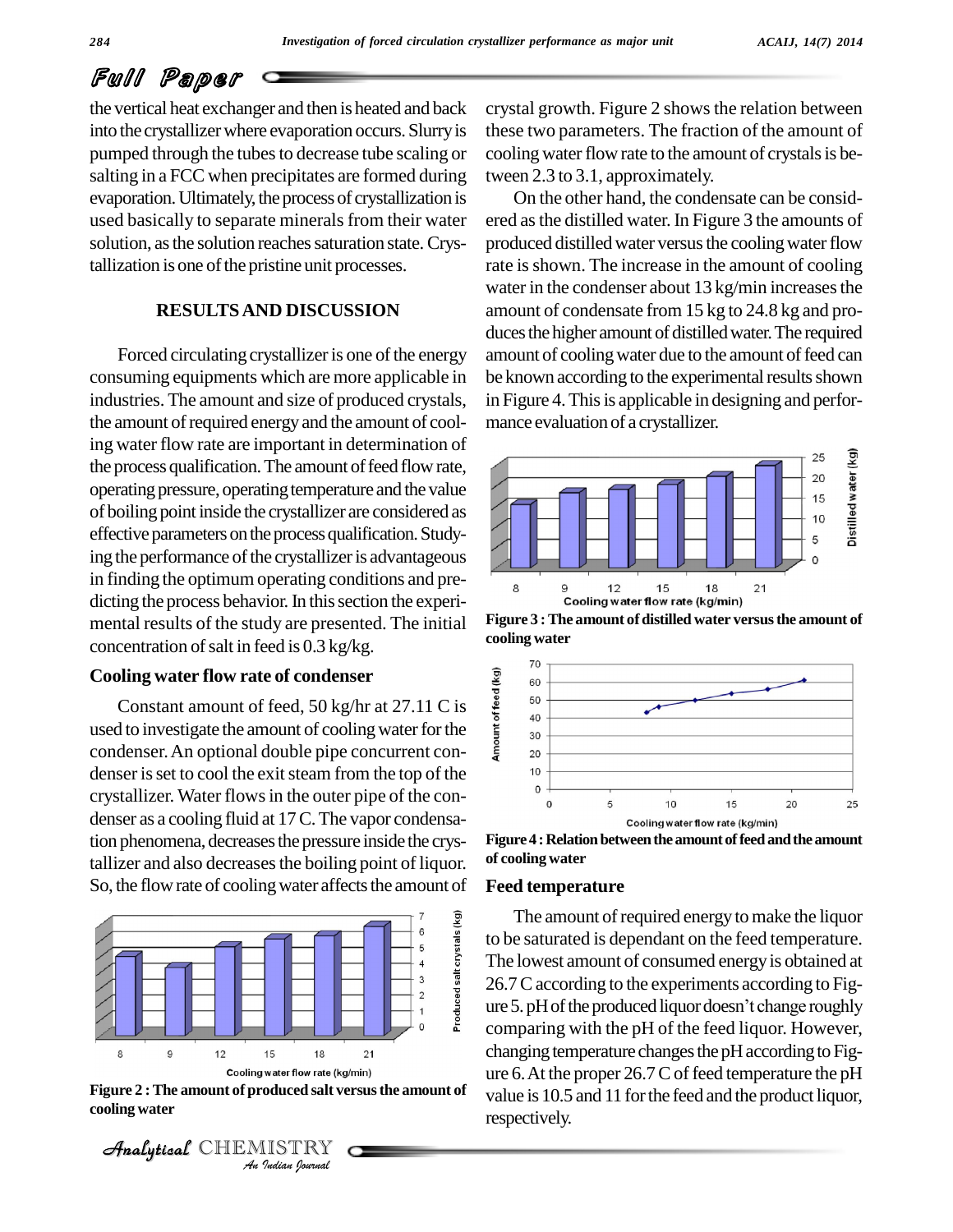

**temperature**



**Figure 6 :pHvalues offeed and product versusfeed temperature**

#### **Boiling temperature**

The effect of boiling temperature on the rate of va porization is shown in Figure 7. With the constant amount of feed the higher boiling temperature, produces lower amount of vapor at each minute. Also, the cream<br>crystal is produced at temperatures higher than 89.2 C<br>and the lower quality is gained. The best mode of pro-<br>duction is at 85.5 C which with lower boiling tempera-<br>tu crystal is produced at temperatures higher than 89.2 C  $\vec{\mathbf{g}}$  so and the lower quality is gained. The best mode of pro- $\frac{a}{\epsilon}$ duction is at  $85.5C$  which with lower boiling temperature, higher vaporization rate and white crystal is pro duced.



#### **Operating pressure**

Decreasing the operating pressure inside the crystallizer, reduces the water vapor partial pressure above the liquor and helps the faster vaporization at lower temperature. So, the lower amount of energy is required in heat exchanger to boil up the recycled liqour. Vaccum pump is used to decrease the inside pressure of the vessel due to the stability of vessel. The relation between the operating pressure and the amount of energy consumption is shown in Figure 8. The minimum amount of energyconsumed in the heat exchangeris 6.3 kW.h. at 66 kPa operating pressure.



**Figure 8 : Heat exchanger required energy versus operating pressure**

#### **Size and amount of produced crystal**

The size of produced crystal is important in determination of the production quality. At the proper 85.5 C which produces white crystal the size of crystal is in range of 675-795 micrometer. Figure shows the effect of boiling temperature on the size range of produced crystal. At this proper range, the highest amount of crystal is produced. The relation between the size and the boiling temperature is obtained in Figure 9.



Crystal size (micro meter)

**Figure 9 : Boiling temperature versus crystalsize**



 $\mathscr{A}$ nalytical $\mathcal C$ HEMISTRY

Full Paper